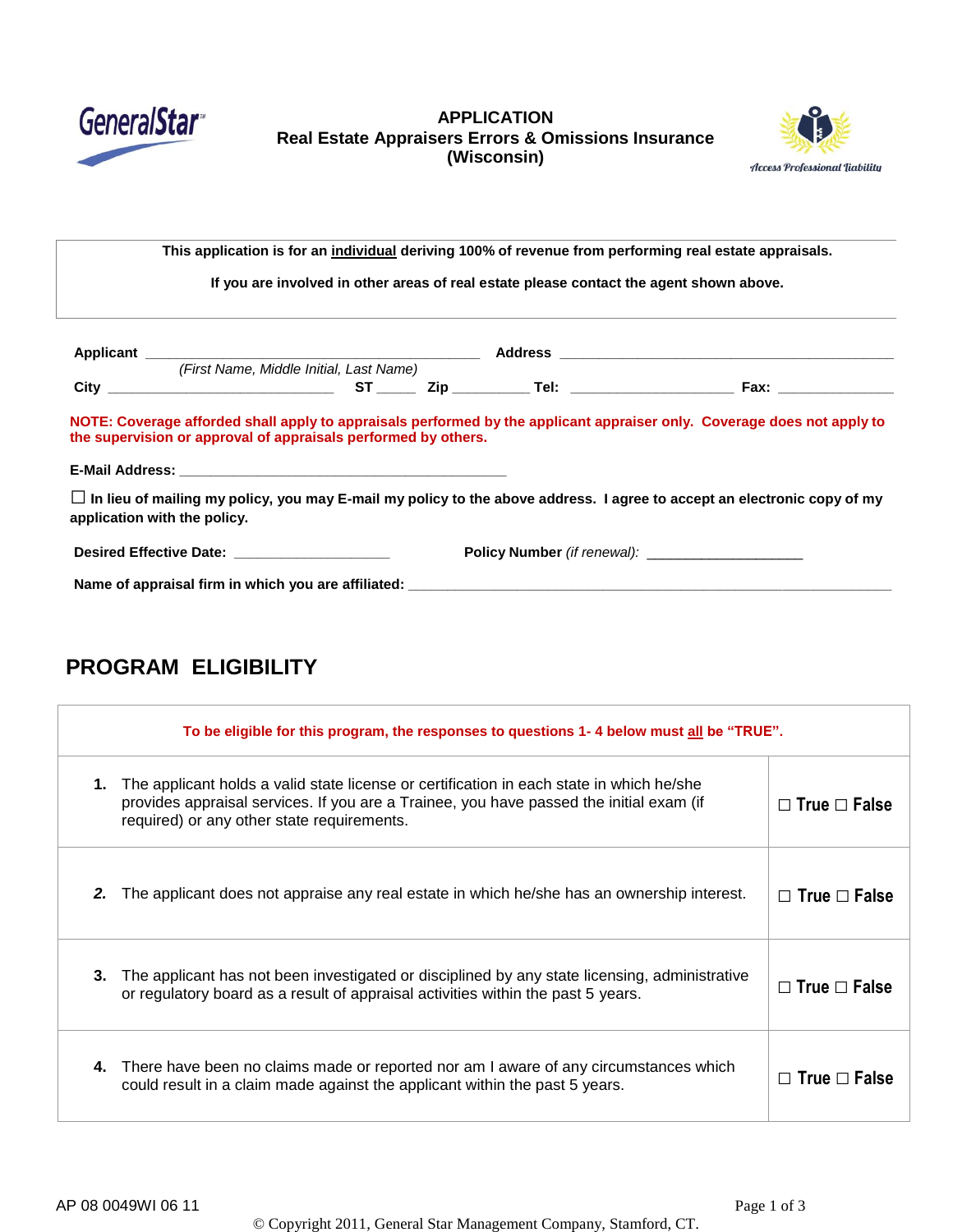## **PRIOR ACTS DATE/RETROACTIVE DATE**

| 5. | The applicant currently has an active Appraisers Errors & Omissions Insurance Policy?<br>(MUST CHECK ONE)                                                                                                                                                                                                                                                                                                                                                                                                                                                                                                                                                                                                                                       | $\Box$ True $\Box$ False |
|----|-------------------------------------------------------------------------------------------------------------------------------------------------------------------------------------------------------------------------------------------------------------------------------------------------------------------------------------------------------------------------------------------------------------------------------------------------------------------------------------------------------------------------------------------------------------------------------------------------------------------------------------------------------------------------------------------------------------------------------------------------|--------------------------|
|    | 6. If question 5 is "TRUE", what is the Prior Acts Date on your current policy (also known as the<br>Retroactive Date)?<br>INFORMATION ONLY. The Prior Acts Date (also known as the Retroactive Date) is typically found on the<br>Declarations Page, which is the first page of the policy. If it is not included on the Declarations Page, it will be<br>included in one of the endorsements attached to your policy. All Errors & Omissions policies are assigned a Prior<br>Acts Date, enter the date in question #6 (above) as it appears on your Declarations Page or endorsement. If the<br>assigned Prior Acts Dates is "N/A" this typically means you have assigned Full Prior Acts Coverage, in which case<br>Group 2 Premiums apply. | MM/DD/YYYY               |

## **RESIDENTIAL VS COMMERCIAL PREMIUM**

|    | To be eligible for the Residential Premiums shown below, the responses to questions 7-9 must all be "TRUE".<br>All others use the Commercial Premium schedule shown below |                          |  |  |
|----|---------------------------------------------------------------------------------------------------------------------------------------------------------------------------|--------------------------|--|--|
| 7. | In the last fiscal year, 80% or more of the applicant's revenues have been derived from residential<br>appraisals.                                                        | $\Box$ True $\Box$ False |  |  |
| 8. | Within the last fiscal year, the applicant has not appraised any properties valued at greater than<br>\$3,000,000.                                                        | $\Box$ True $\Box$ False |  |  |
| 9. | The applicant's total gross revenues did not exceed \$500,000 for the last three (3) year period.                                                                         | $\Box$ True $\Box$ False |  |  |

## **GROUP 1 PREMIUMS**

**To be eligible for Group 1 Premiums, the applicant:**

- **1. Has an active Appraisers Errors and Omissions Insurance policy with a Prior Acts Date (also known as a Retroactive Date) in question 6 that is 8/1/2008 or more recent (a date between 8/1/2008 and today); or**
- **2. Does NOT have an active Appraisers E&O insurance policy (i.e., your response to question 5 is "FALSE").**

| Per Claim/ Annual Aggregate Limit | <b>RESIDENTIAL</b>                                                                             | <b>COMMERCIAL</b> |
|-----------------------------------|------------------------------------------------------------------------------------------------|-------------------|
| <b>Select Desired Limit</b>       | To be eligible for the residential premium your responses to questions 7-9 must all be "true". |                   |
| \$300,000 / \$600,000             | \$416                                                                                          | \$491             |
| \$500,000 / \$1,000,000           | \$476                                                                                          | \$561             |
| \$1,000,000 / \$1,000,000         | \$497                                                                                          | \$585             |
| \$1,000,000 / \$2,000,000         | \$540                                                                                          | \$635             |

#### **GROUP 2 PREMIUMS**

**Group 2 Premiums apply to any applicant who does not qualify for Group 1, including if the Prior Acts Date (also known as a Retroactive Date) in question 6 is either:**

**1. 7/31/2008 or older;**

**or 2. "None", "Not Applicable", "N/A", "Full" or "Unlimited".**

| Per Claim/ Annual Aggregate Limit | <b>RESIDENTIAL</b>                                                                             | <b>COMMERCIAL</b> |
|-----------------------------------|------------------------------------------------------------------------------------------------|-------------------|
| <b>Select Desired Limit</b>       | To be eligible for the residential premium your responses to questions 7-9 must all be "true". |                   |
| \$300,000 / \$600,000             | \$484                                                                                          | \$570             |
| \$500,000 / \$1,000,000           | \$554                                                                                          | \$652             |
| \$1,000,000 / \$1,000,000         | \$578                                                                                          | \$679             |
| \$1,000,000 / \$2,000,000         | \$628                                                                                          | \$738             |

| <b>Premium</b> | Enter the premium YOU selected from above: \$<br>A standard DEDUCTIBLE of \$0.00 per claim applies to each policy.                                                                                                                                                                                                                                                 | <b>Premium Due</b> |
|----------------|--------------------------------------------------------------------------------------------------------------------------------------------------------------------------------------------------------------------------------------------------------------------------------------------------------------------------------------------------------------------|--------------------|
| or 6.          | If you have an active and in-force Appraisers Errors & Omissions Insurance you need prior acts coverage. Attach a<br>copy of your current policy's declaration page showing the prior acts date (also known as the retroactive date) when<br>submitting this application. Notice: the premium will be corrected if such date contradicts a response to questions 5 |                    |